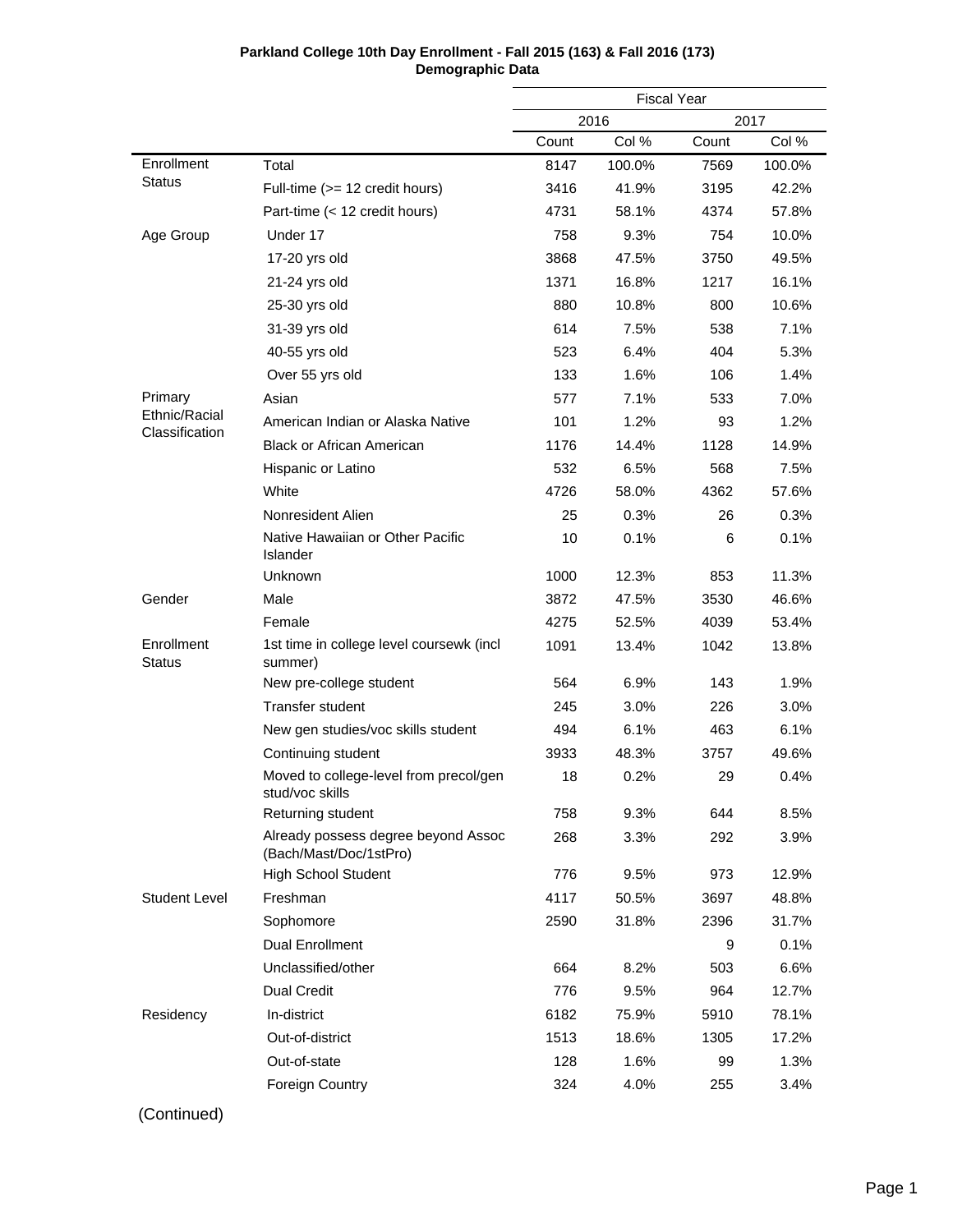## **Parkland College 10th Day Enrollment - Fall 2015 (163) & Fall 2016 (173) Demographic Data**

(Continued)

|                       |                                                  | <b>Fiscal Year</b> |       |                |       |
|-----------------------|--------------------------------------------------|--------------------|-------|----------------|-------|
|                       |                                                  |                    | 2016  |                | 2017  |
|                       |                                                  | Count              | Col % | Count          | Col % |
| Student Intent        | Prepare for transfer                             | 1742               | 21.4% | 2522           | 33.3% |
|                       | Improve skills for present job                   | 168                | 2.1%  | 220            | 2.9%  |
|                       | Prepare for job immediately after com<br>college | 559                | 6.9%  | 761            | 10.1% |
|                       | Prepare for GED/improve basic ac skills          | 130                | 1.6%  | 21             | 0.3%  |
|                       | Personal interest - not career oriented          | 124                | 1.5%  | 165            | 2.2%  |
|                       | Other or unknown                                 | 5424               | 66.6% | 3880           | 51.3% |
| <b>Highest Degree</b> | Assoc Deg                                        | 176                | 2.2%  | 195            | 2.6%  |
| Earned                | <b>Bachelor Deg</b>                              | 198                | 2.4%  | 222            | 2.9%  |
|                       | Certificate                                      | 77                 | 0.9%  | 90             | 1.2%  |
|                       | Doctoral                                         | 16                 | 0.2%  | 13             | 0.2%  |
|                       | <b>GED</b>                                       | 136                | 1.7%  | 122            | 1.6%  |
|                       | High School Diploma                              | 5752               | 70.6% | 4260           | 56.3% |
|                       | Master Deg                                       | 48                 | 0.6%  | 50             | 0.7%  |
|                       | None                                             | 776                | 9.5%  | 1012           | 13.4% |
|                       | Other                                            | 97                 | 1.2%  | 110            | 1.5%  |
|                       | <b>First Prof</b>                                | 6                  | 0.1%  | $\overline{7}$ | 0.1%  |
|                       | Passed one college-level course                  | 865                | 10.6% | 1041           | 13.8% |
|                       | Unknown                                          |                    |       | 447            | 5.9%  |

Source: e117.sps; Prepared by IAR; 11/2/2016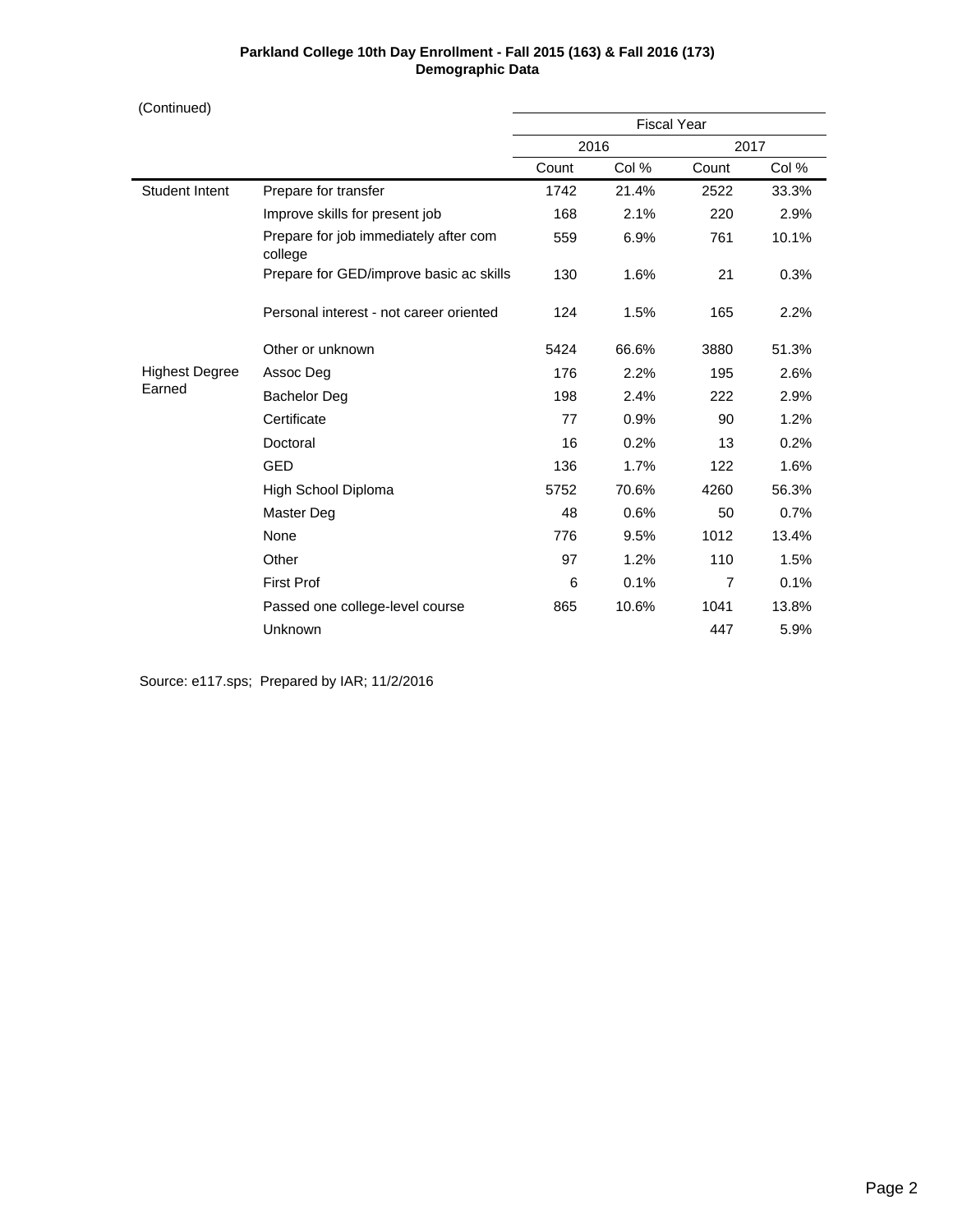|              |                 |                | <b>Fiscal Year</b> |                |        |
|--------------|-----------------|----------------|--------------------|----------------|--------|
|              |                 |                | 2016               |                | 2017   |
|              |                 | Count          | Col %              | Count          | Col %  |
| <b>State</b> | Alabama         | 1              | 0.0%               | 1              | 0.0%   |
|              | Arizona         | 4              | 0.0%               | $\overline{2}$ | 0.0%   |
|              | California      | 19             | 0.2%               | 13             | 0.2%   |
|              | Colorado        | 1              | 0.0%               | 1              | 0.0%   |
|              | Florida         | 6              | 0.1%               | 8              | 0.1%   |
|              | Georgia         | 3              | 0.0%               | 4              | 0.1%   |
|              | Idaho           | 1              | 0.0%               | 2              | 0.0%   |
|              | Illinois        | 7644           | 93.8%              | 7170           | 94.7%  |
|              | Indiana         | 44             | 0.5%               | 32             | 0.4%   |
|              | lowa            | 5              | 0.1%               | 4              | 0.1%   |
|              | Kansas          | 1              | 0.0%               | 1              | 0.0%   |
|              | Kentucky        | $\overline{2}$ | 0.0%               | 4              | 0.1%   |
|              | Maine           |                |                    | 1              | 0.0%   |
|              | Maryland        | 5              | 0.1%               | 4              | 0.1%   |
|              | Massachusetts   | 5              | 0.1%               | 2              | 0.0%   |
|              | Michigan        | 8              | 0.1%               | 8              | 0.1%   |
|              | Minnesota       | 1              | 0.0%               | 1              | 0.0%   |
|              | Mississippi     | 3              | 0.0%               | 4              | 0.1%   |
|              | Missouri        | $\overline{7}$ | 0.1%               | 10             | 0.1%   |
|              | Montana         | 1              | 0.0%               |                |        |
|              | New Hampshire   | 1              | 0.0%               |                |        |
|              | New Jersey      | 8              | 0.1%               | 4              | 0.1%   |
|              | <b>New York</b> | 2              | 0.0%               | 2              | 0.0%   |
|              | North Carolina  | 3              | 0.0%               | 1              | 0.0%   |
|              | Ohio            | 3              | 0.0%               | 5              | 0.1%   |
|              | Oklahoma        | 1              | 0.0%               | 1              | 0.0%   |
|              | Oregon          | 1              | 0.0%               | 1              | 0.0%   |
|              | Pennsylvania    | 4              | 0.0%               | 1              | 0.0%   |
|              | South Carolina  | 1              | 0.0%               | 1              | 0.0%   |
|              | Tennessee       | 9              | 0.1%               | 3              | 0.0%   |
|              | Texas           | 8              | 0.1%               | 13             | 0.2%   |
|              | Virginia        | $\overline{7}$ | 0.1%               | 5              | 0.1%   |
|              | Washington      | 4              | 0.0%               | 1              | 0.0%   |
|              | Wisconsin       | 8              | 0.1%               | 3              | 0.0%   |
|              | Puerto Rico     | 2              | 0.0%               | 1              | 0.0%   |
|              | Foreign         | 324            | 4.0%               | 255            | 3.4%   |
|              | Total           | 8147           | 100.0%             | 7569           | 100.0% |

## **Parkland College 10th Day Enrollment - Fall 2015 (163) & Fall 2016 (173) Residency Data**

Source: e1173.sps; Prepared by IAR; 11/2/2016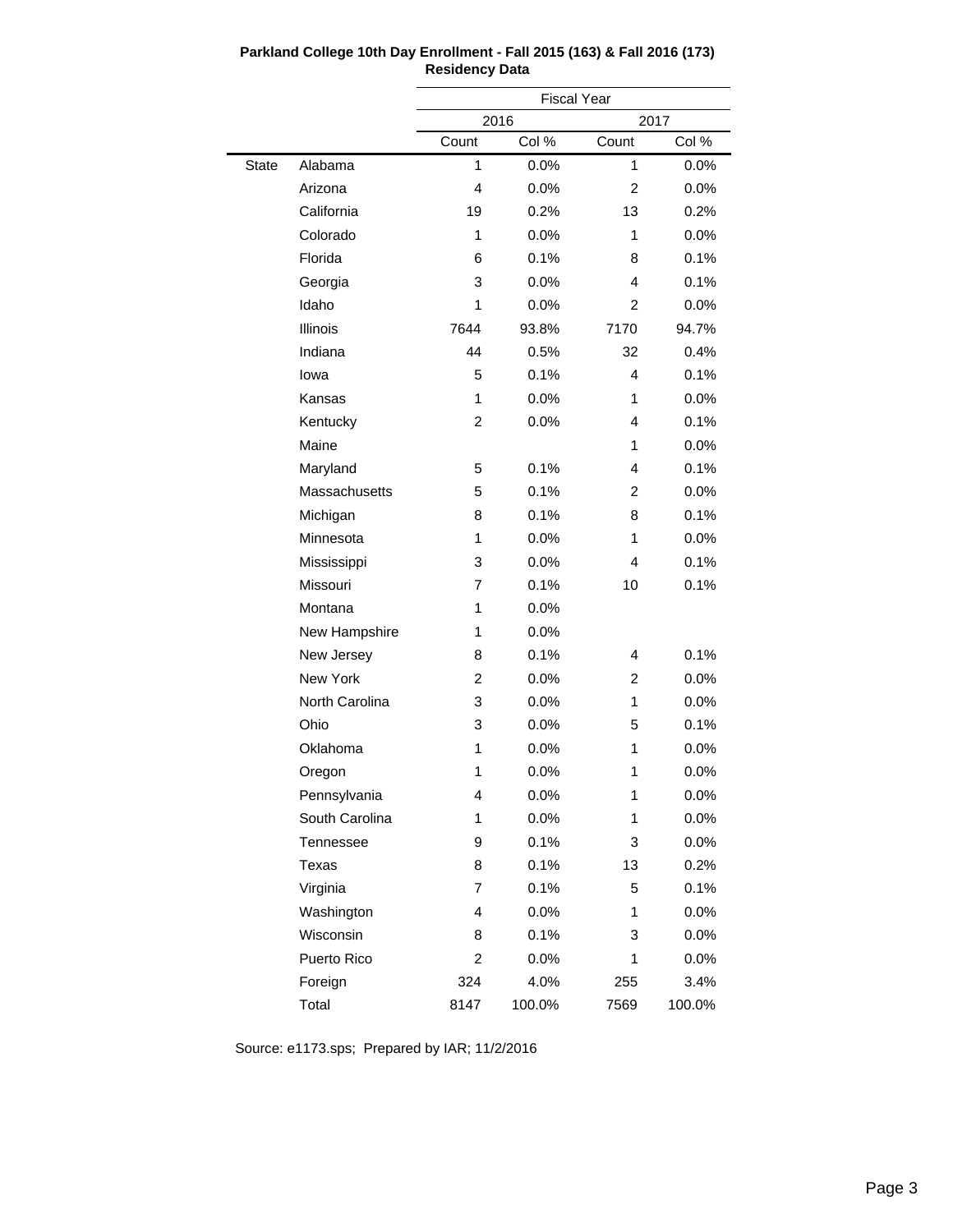# **Parkland College 10th Day Enrollment - Fall 2015 (163) & Fall 2016 (173) Program Major** Fiscal Year 2016 2017 Count Col % Count Col % Prog 14 0.2% 10 0.1%

|               |                 | Count          | Col % | Count                   | Col % |
|---------------|-----------------|----------------|-------|-------------------------|-------|
| gram of Study | <b>B ABGAAS</b> | 14             | 0.2%  | 10                      | 0.1%  |
|               | <b>B ABLAAS</b> | 28             | 0.3%  | 30                      | 0.4%  |
|               | <b>B ABLCER</b> | 3              | 0.0%  | 1                       | 0.0%  |
|               | <b>B ABMAAS</b> | 62             | 0.8%  | 56                      | 0.7%  |
|               | <b>B ABRAAS</b> | 8              | 0.1%  | 8                       | 0.1%  |
|               | <b>B ABTAAS</b> | 11             | 0.1%  | 10                      | 0.1%  |
|               | <b>B ACCAAS</b> | 65             | 0.8%  | 72                      | 1.0%  |
|               | <b>B ACCCER</b> | 5              | 0.1%  | 10                      | 0.1%  |
|               | <b>B AGBCER</b> | 6              | 0.1%  | 3                       | 0.0%  |
|               | <b>B CCPAAS</b> | 6              | 0.1%  | 2                       | 0.0%  |
|               | <b>B EQMAAS</b> | 9              | 0.1%  | 4                       | 0.1%  |
|               | <b>B EQMCER</b> | 1              | 0.0%  |                         |       |
|               | <b>B ETRCER</b> | $\overline{2}$ | 0.0%  | 2                       | 0.0%  |
|               | <b>B FLDCER</b> | 4              | 0.0%  | 2                       | 0.0%  |
|               | <b>B FSACER</b> |                |       | $\overline{c}$          | 0.0%  |
|               | <b>B GISCER</b> | 4              | 0.0%  | 3                       | 0.0%  |
|               | <b>B HCMAAS</b> | 13             | 0.2%  | 24                      | 0.3%  |
|               | <b>B HIFCER</b> | 4              | 0.0%  | 1                       | 0.0%  |
|               | <b>B HIHAAS</b> | 16             | 0.2%  | 14                      | 0.2%  |
|               | <b>B HIMCER</b> | 3              | 0.0%  |                         |       |
|               | <b>B HIRAAS</b> | 18             | 0.2%  | 13                      | 0.2%  |
|               | <b>B HRCAAS</b> | 1              | 0.0%  |                         |       |
|               | <b>B INDCER</b> | 9              | 0.1%  | 15                      | 0.2%  |
|               | <b>B INTCER</b> | 1              | 0.0%  | 2                       | 0.0%  |
|               | <b>B MGTAAS</b> | 118            | 1.4%  | 100                     | 1.3%  |
|               | <b>B MKTAAS</b> | 41             | 0.5%  | 47                      | 0.6%  |
|               | E ACRAAS        | 34             | 0.4%  | 22                      | 0.3%  |
|               | <b>E ACRCER</b> | 2              | 0.0%  | 2                       | 0.0%  |
|               | E AFTAAS        | 42             | 0.5%  | 44                      | 0.6%  |
|               | <b>E AMTCER</b> | 5              | 0.1%  | 3                       | 0.0%  |
|               | E AUSCER        | 1              | 0.0%  | 1                       | 0.0%  |
|               | E AUTAAS        | 55             | 0.7%  | 65                      | 0.9%  |
|               | <b>E BCRCER</b> | 4              | 0.0%  | 3                       | 0.0%  |
|               | E CBSCER        |                |       | 1                       | 0.0%  |
|               | E CDBAAS        | 13             | 0.2%  | 10                      | 0.1%  |
|               | E CDGCER        | 1              | 0.0%  |                         |       |
|               | E CDMAAS        | 44             | 0.5%  | 30                      | 0.4%  |
|               | E CDSAAS        | 8              | 0.1%  | 4                       | 0.1%  |
|               | E CDSCER        |                |       | 1                       | 0.0%  |
|               | E CIVCER        | 1              | 0.0%  | 1                       | 0.0%  |
|               | E CMDCER        | 1              | 0.0%  | $\overline{\mathbf{c}}$ | 0.0%  |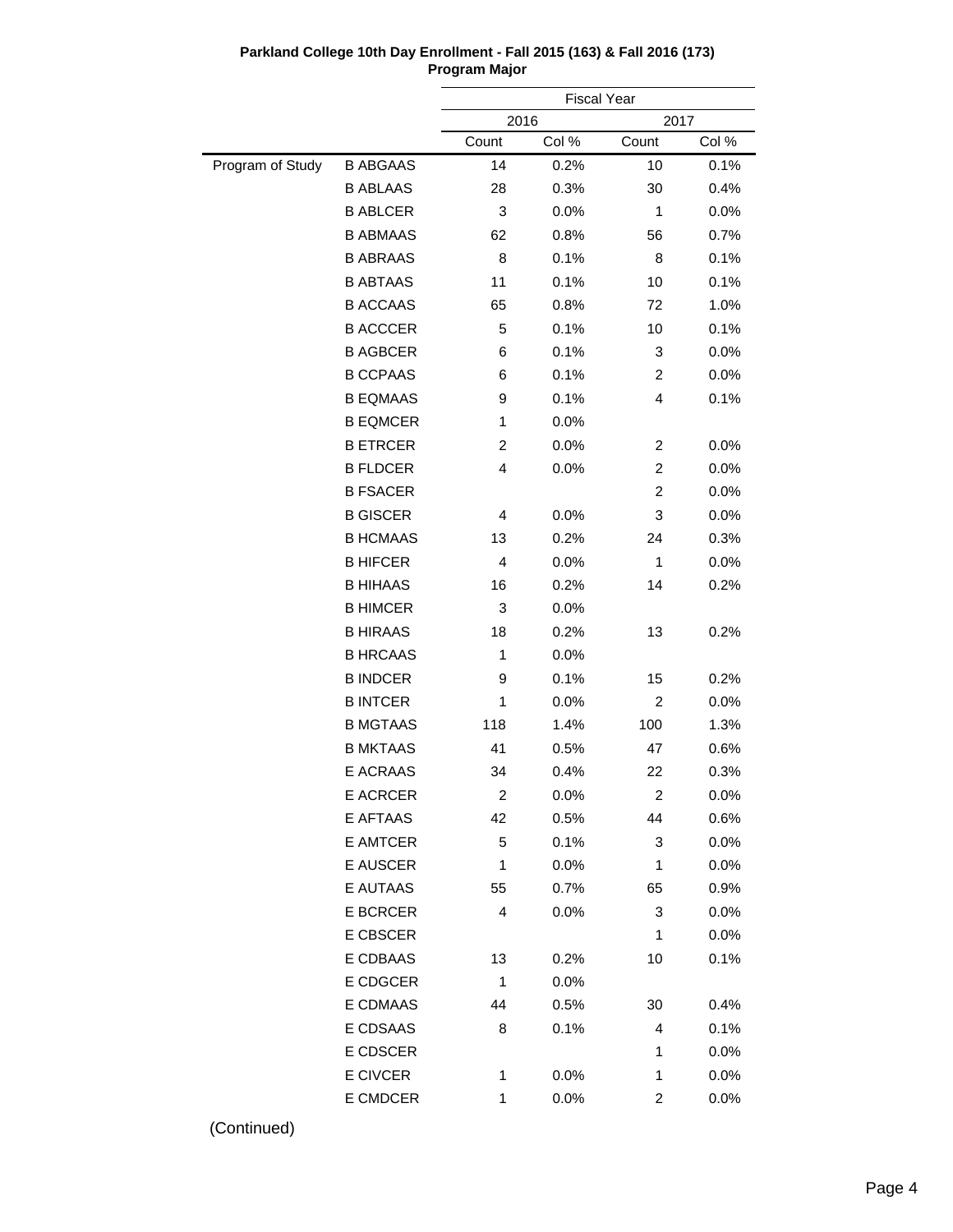# **Parkland College 10th Day Enrollment - Fall 2015 (163) & Fall 2016 (173) Program Major**

| " |                 | <b>Fiscal Year</b> |         |              |       |
|---|-----------------|--------------------|---------|--------------|-------|
|   |                 | 2016               |         | 2017         |       |
|   |                 | Count              | Col %   | Count        | Col % |
|   | <b>E CNHAAS</b> | 33                 | 0.4%    | 33           | 0.4%  |
|   | E CTTAAS        | $\mathbf{1}$       | 0.0%    | 3            | 0.0%  |
|   | E CWCCER        | 4                  | 0.0%    | 1            | 0.0%  |
|   | E ECSAAS        | 26                 | 0.3%    | 27           | 0.4%  |
|   | E ECSCER        | $\mathbf{1}$       | 0.0%    | 1            | 0.0%  |
|   | E EIWCER        | 1                  | 0.0%    |              |       |
|   | E ELPCER        | 7                  | 0.1%    | 7            | 0.1%  |
|   | E ENSAES        | 250                | 3.1%    | 206          | 2.7%  |
|   | E HACAAS        | 24                 | 0.3%    | 17           | 0.2%  |
|   | E HACCER        | 2                  | 0.0%    | 4            | 0.1%  |
|   | E HVCCER        | 6                  | 0.1%    | 6            | 0.1%  |
|   | <b>E IMTCER</b> | 2                  | 0.0%    | 5            | 0.1%  |
|   | E IWTCER        | 12                 | 0.1%    | 15           | 0.2%  |
|   | <b>E MFGAAS</b> | 46                 | 0.6%    | 49           | 0.6%  |
|   | <b>E MFTCER</b> | 1                  | 0.0%    |              |       |
|   | E PETAAS        | 41                 | 0.5%    | 43           | 0.6%  |
|   | F AADAFA        | 69                 | 0.8%    | 71           | 0.9%  |
|   | F AAEAFA        | 5                  | 0.1%    | 7            | 0.1%  |
|   | <b>F ENTAAS</b> | 5                  | 0.1%    | 4            | 0.1%  |
|   | <b>F ENTCER</b> |                    |         | $\mathbf{1}$ | 0.0%  |
|   | F GDSAAS        | 31                 | 0.4%    | 37           | 0.5%  |
|   | <b>F MCBAAS</b> | 24                 | 0.3%    | 27           | 0.4%  |
|   | <b>F MCCAAS</b> | 13                 | 0.2%    | 11           | 0.1%  |
|   | <b>F MPHAAS</b> | 23                 | 0.3%    | 26           | 0.3%  |
|   | <b>F MPRCER</b> | 4                  | 0.0%    | 4            | 0.1%  |
|   | <b>F MSEAFA</b> | 17                 | 0.2%    | 16           | 0.2%  |
|   | F MSPAFA        | 16                 | 0.2%    | 16           | 0.2%  |
|   | <b>G CMACER</b> | 2                  | 0.0%    | 1            | 0.0%  |
|   | <b>G DCMCER</b> | 1                  | 0.0%    |              |       |
|   | <b>G DHGAAS</b> | 62                 | 0.8%    | 67           | 0.9%  |
|   | <b>G DTPCER</b> | 4                  | 0.0%    |              |       |
|   | <b>G EMACER</b> | 3                  | $0.0\%$ | 2            | 0.0%  |
|   | <b>G EMTAAS</b> | 26                 | 0.3%    | 26           | 0.3%  |
|   | <b>G EMTCER</b> | 9                  | 0.1%    | 8            | 0.1%  |
|   | <b>G MASCER</b> | 14                 | 0.2%    | 4            | 0.1%  |
|   | <b>G MSGAAS</b> |                    |         | 12           | 0.2%  |
|   | <b>G MSGCER</b> | 5                  | 0.1%    | 18           | 0.2%  |
|   | <b>G NASCER</b> | 25                 | 0.3%    | 17           | 0.2%  |
|   | <b>G NURAAS</b> | 157                | 1.9%    | 164          | 2.2%  |
|   | <b>G NURCER</b> | 22                 | 0.3%    | 39           | 0.5%  |
|   | <b>G OTAAAS</b> | 38                 | 0.5%    | 35           | 0.5%  |
|   |                 |                    |         |              |       |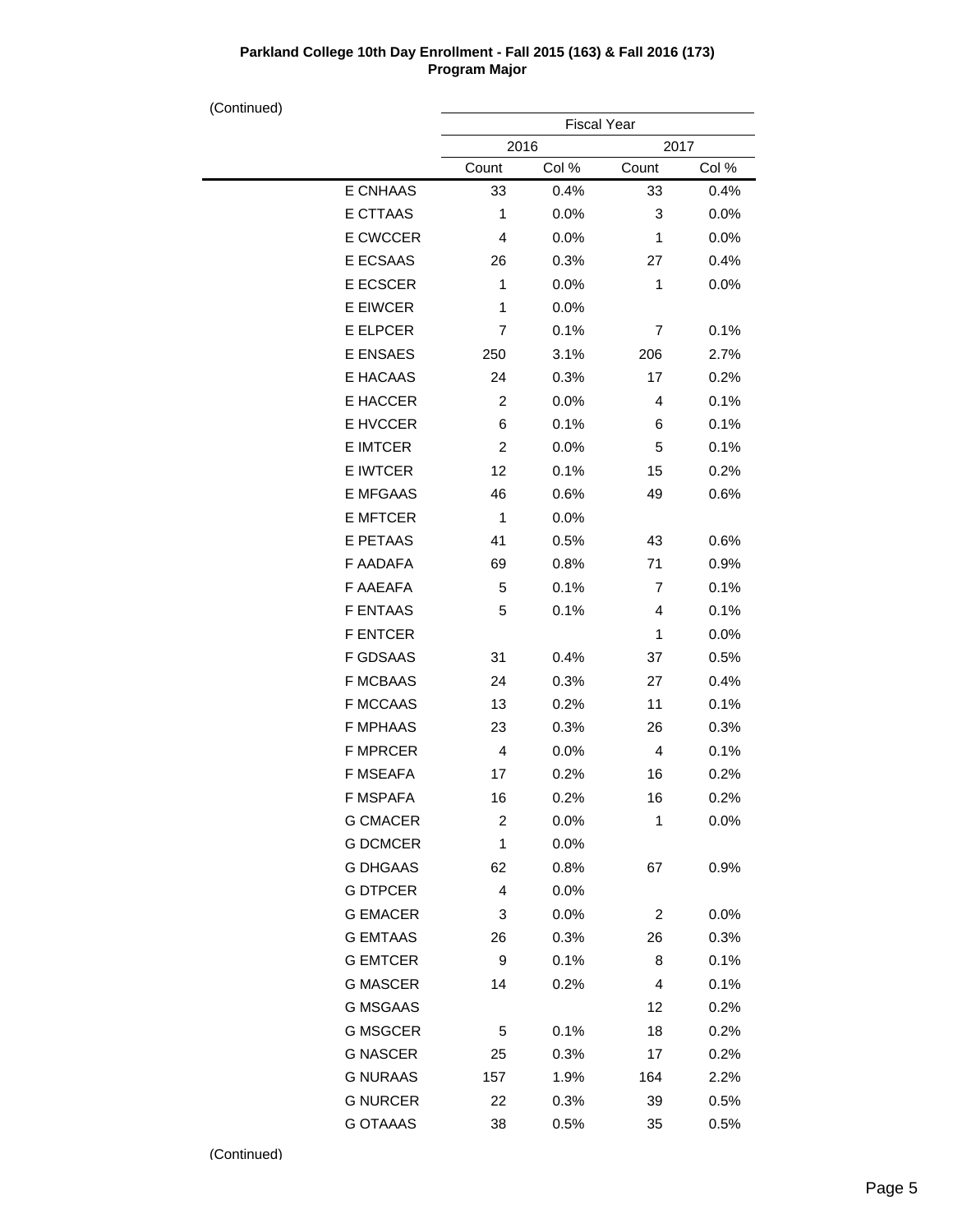#### **Parkland College 10th Day Enrollment - Fall 2015 (163) & Fall 2016 (173) Program Major**

| (Continued) |                 |                         |                    |                |       |
|-------------|-----------------|-------------------------|--------------------|----------------|-------|
|             |                 |                         | <b>Fiscal Year</b> |                |       |
|             |                 | 2016                    |                    | 2017           |       |
|             |                 | Count                   | Col %              | Count          | Col % |
|             | <b>G RTTAAS</b> | 21                      | 0.3%               | 16             | 0.2%  |
|             | <b>G SPTCER</b> |                         |                    | 1              | 0.0%  |
|             | <b>G SURAAS</b> | 37                      | 0.5%               | 35             | 0.5%  |
|             | <b>G VTTAAS</b> | 60                      | 0.7%               | 63             | 0.8%  |
|             | <b>G XCTCER</b> | 3                       | 0.0%               | 5              | 0.1%  |
|             | <b>G XMRCER</b> | 1                       | 0.0%               | 4              | 0.1%  |
|             | <b>G XRAAAS</b> | 19                      | 0.2%               | 37             | 0.5%  |
|             | H GAAAA         | 904                     | 11.1%              | 931            | 12.3% |
|             | H GAACE         | 2                       | 0.0%               | 4              | 0.1%  |
|             | N ASGAS         | 1403                    | 17.2%              | 1311           | 17.3% |
|             | <b>N FTRCER</b> | 9                       | 0.1%               | 7              | 0.1%  |
|             | OCCUP1799       | 513                     | 6.3%               | 565            | 7.5%  |
|             | S CDACER        | 1                       | 0.0%               |                |       |
|             | S CDECER        | 1                       | 0.0%               |                |       |
|             | S CHDAAS        | 57                      | 0.7%               | 55             | 0.7%  |
|             | S CJSAAS        | 102                     | 1.3%               | 105            | 1.4%  |
|             | S FSTAAS        | 13                      | 0.2%               | 15             | 0.2%  |
|             | <b>S FSTCER</b> | $\overline{\mathbf{c}}$ | 0.0%               | 1              | 0.0%  |
|             | <b>T ASPCER</b> | 3                       | 0.0%               | 1              | 0.0%  |
|             | <b>T BKPCER</b> | $\overline{\mathbf{c}}$ | 0.0%               | 6              | 0.1%  |
|             | <b>T CISCER</b> |                         |                    | $\mathbf{1}$   | 0.0%  |
|             | <b>T CMSAAS</b> | 8                       | 0.1%               | $\overline{c}$ | 0.0%  |
|             | <b>T CNAAAS</b> | 82                      | 1.0%               | 72             | 1.0%  |
|             | <b>T CPLAAS</b> | 30                      | 0.4%               | 36             | 0.5%  |
|             | <b>T CSMCER</b> |                         |                    | 1              | 0.0%  |
|             | <b>T DGMAAS</b> | 56                      | 0.7%               | 61             | 0.8%  |
|             | T GRACER        |                         |                    | 1              | 0.0%  |
|             | <b>TIADAAS</b>  |                         |                    | 1              | 0.0%  |
|             | <b>T IPRCER</b> | 1                       | 0.0%               | 5              | 0.1%  |
|             | T MSOCER        | 1                       | 0.0%               | 1              | 0.0%  |
|             | <b>T NETCER</b> | 3                       | 0.0%               |                |       |
|             | <b>T OCAAAS</b> | 61                      | 0.7%               | 61             | 0.8%  |
|             | T OCPCER        | 1                       | 0.0%               | 3              | 0.0%  |
|             | T OCTCER        | 1                       | 0.0%               | 1              | 0.0%  |
|             | T OOSCER        | 4                       | 0.0%               | 1              | 0.0%  |
|             | <b>T PCFCER</b> |                         |                    | 1              | 0.0%  |
|             | <b>T VGWCER</b> | 3                       | 0.0%               |                |       |
|             | <b>T WSMCER</b> | 4                       | 0.0%               | $\overline{c}$ | 0.0%  |
|             | X CDLCER        | 15                      | 0.2%               | 14             | 0.2%  |
|             | Y AB2CE         | 1                       | 0.0%               |                |       |
|             | Y AB3CE         | 26                      | 0.3%               |                |       |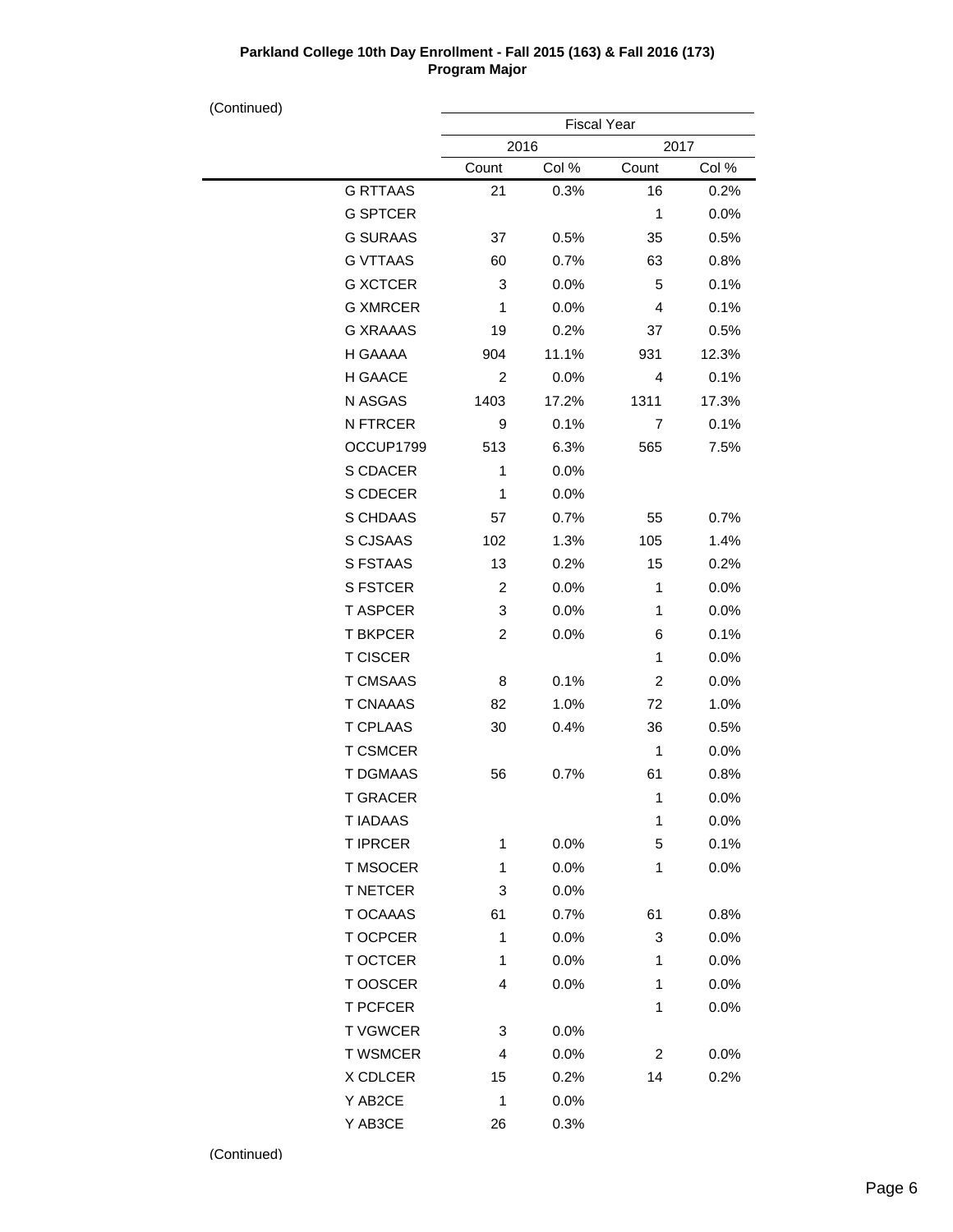## **Parkland College 10th Day Enrollment - Fall 2015 (163) & Fall 2016 (173) Program Major**

| (Continued) |          |                    |        |                |         |
|-------------|----------|--------------------|--------|----------------|---------|
|             |          | <b>Fiscal Year</b> |        |                |         |
|             |          | 2016               |        |                | 2017    |
|             |          | Count              | Col %  | Count          | Col %   |
|             | Y AB4CE  | 24                 | 0.3%   | $\overline{2}$ | 0.0%    |
|             | Y AS5CE  | 12                 | 0.1%   | 1              | 0.0%    |
|             | Y AS6CE  | 13                 | 0.2%   |                |         |
|             | Y EL1CE  | 7                  | 0.1%   |                |         |
|             | Y EL2CE  | 59                 | 0.7%   | 1              | 0.0%    |
|             | Y EL3CE  | 27                 | 0.3%   | 3              | 0.0%    |
|             | Y EL4CE  | 27                 | 0.3%   | 3              | $0.0\%$ |
|             | Y EL5CE  | 13                 | 0.2%   |                |         |
|             | Y GSUAGS | 2820               | 34.6%  | 2483           | 32.8%   |
|             | Total    | 8147               | 100.0% | 7569           | 100.0%  |
|             |          |                    |        |                |         |

Source: e1173.sps; Prepared by IAR; 11/2/2016

## **Parkland College 10th Day Enrollment - Fall 2015 (163) & Fall 2016 (173) Previous College Experience**

|                         |                                          | <b>Fiscal Year</b> |        |                |        |
|-------------------------|------------------------------------------|--------------------|--------|----------------|--------|
|                         |                                          |                    | 2016   |                | 2017   |
|                         |                                          | Count              | Col %  | Count          | Col %  |
| Previous                | Total                                    | 245                | 100.0% | 226            | 100.0% |
| Institution<br>Attended | <b>Aurora University</b>                 | 1                  | 0.4%   |                |        |
|                         | <b>Black Hawk College-East</b>           | $\overline{2}$     | 0.8%   | $\overline{2}$ | 0.9%   |
|                         | <b>Black Hawk College-Quad Cities</b>    |                    |        | 1              | 0.4%   |
|                         | <b>Blackburn College</b>                 | 1                  | 0.4%   |                |        |
|                         | <b>Bradley University</b>                | 1                  | 0.4%   | 1              | 0.4%   |
|                         | Carl Sandburg College                    |                    |        | $\overline{2}$ | 0.9%   |
|                         | <b>Chicago State University</b>          | 1                  | 0.4%   |                |        |
|                         | City Colleges of Chicago                 | 1                  | 0.4%   |                |        |
|                         | College of DuPage                        | 3                  | 1.2%   | 5              | 2.2%   |
|                         | College of Lake County                   | 4                  | 1.6%   | 1              | 0.4%   |
|                         | Columbia College                         | 1                  | 0.4%   | 1              | 0.4%   |
|                         | Danville Area Community College          | 14                 | 5.7%   | 18             | 8.0%   |
|                         | <b>Eastern Illinois University</b>       | 4                  | 1.6%   | 3              | 1.3%   |
|                         | <b>Elgin Community College</b>           | $\overline{c}$     | 0.8%   | $\overline{c}$ | 0.9%   |
|                         | Eureka College                           |                    |        | 1              | 0.4%   |
|                         | Harold Washington College (Loop College) | 1                  | 0.4%   | $\overline{c}$ | 0.9%   |
|                         | Harry S Truman College                   |                    |        | 2              | 0.9%   |
|                         | <b>Heartland Community College</b>       | 12                 | 4.9%   | 11             | 4.9%   |
|                         | <b>Highland Community College</b>        |                    |        | 1              | 0.4%   |
|                         | Illinois Central College                 | 6                  | 2.4%   | 4              | 1.8%   |
|                         | Illinois College                         | 1                  | 0.4%   |                |        |
|                         |                                          |                    |        |                |        |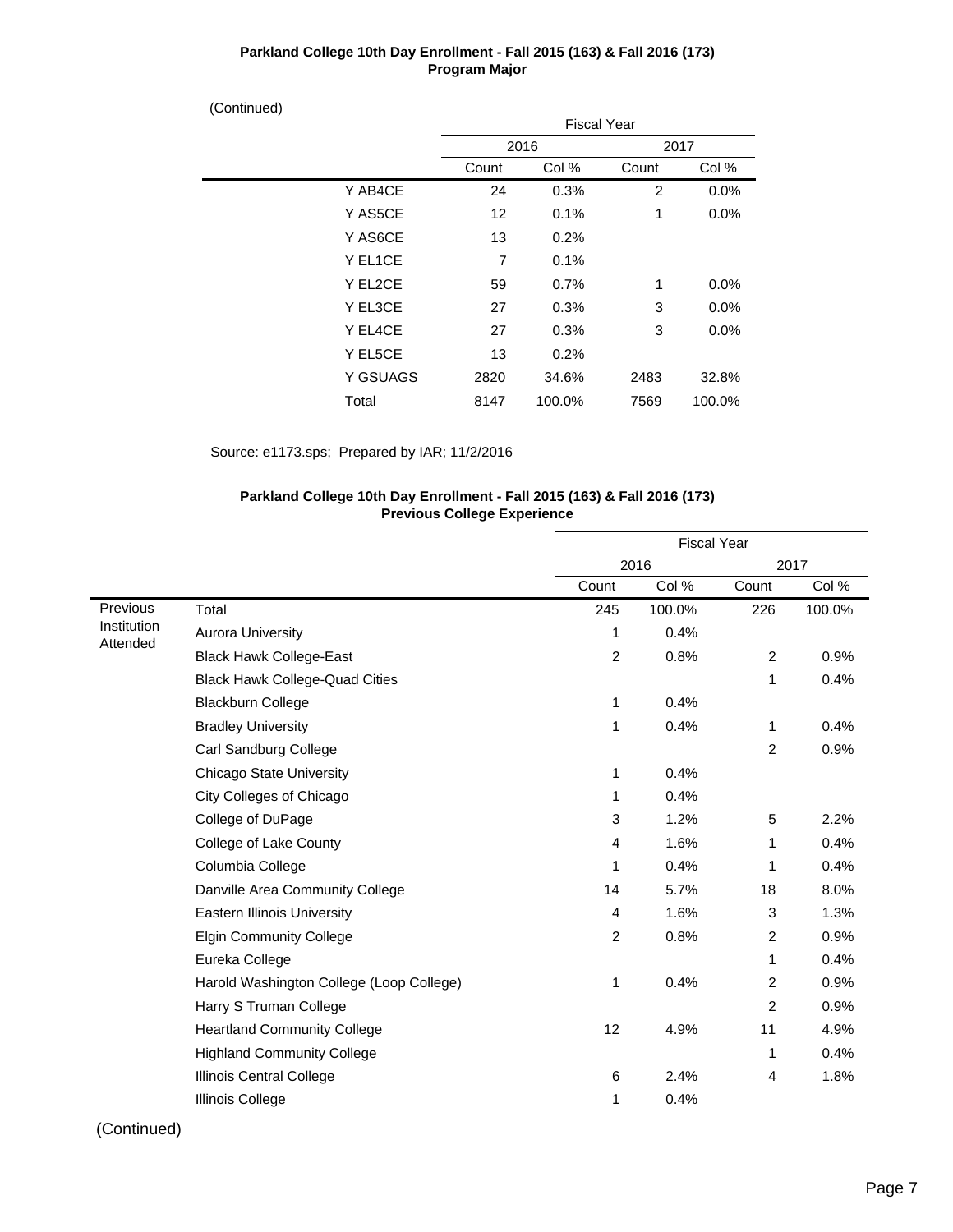## **Parkland College 10th Day Enrollment - Fall 2015 (163) & Fall 2016 (173) Previous College Experience**

(Continued)

| uu j |                                                              | <b>Fiscal Year</b> |       |                |       |  |
|------|--------------------------------------------------------------|--------------------|-------|----------------|-------|--|
|      |                                                              | 2016               |       | 2017           |       |  |
|      |                                                              | Count              | Col % | Count          | Col % |  |
|      | Illinois Eastern Community Colleges                          |                    |       | 1              | 0.4%  |  |
|      | <b>Illinois State University</b>                             | $\overline{7}$     | 2.9%  | 9              | 4.0%  |  |
|      | Illinois Valley Community College                            | $\overline{7}$     | 2.9%  | 5              | 2.2%  |  |
|      | Illinois Wesleyan University                                 | 1                  | 0.4%  |                |       |  |
|      | John A. Logan College                                        | $\overline{c}$     | 0.8%  |                |       |  |
|      | John Wood Community College                                  | 1                  | 0.4%  |                |       |  |
|      | Joliet Junior College                                        | 4                  | 1.6%  | 3              | 1.3%  |  |
|      | Kankakee Community College                                   | $\overline{7}$     | 2.9%  | 10             | 4.4%  |  |
|      | Kaskaskia College                                            | $\overline{c}$     | 0.8%  |                |       |  |
|      | Kennedy-King College                                         | $\overline{c}$     | 0.8%  | $\overline{2}$ | 0.9%  |  |
|      | Lake Land College                                            | 15                 | 6.1%  | 31             | 13.7% |  |
|      | <b>Lewis University</b>                                      | 1                  | 0.4%  |                |       |  |
|      | Lincoln College                                              | $\overline{c}$     | 0.8%  | $\overline{c}$ | 0.9%  |  |
|      | <b>Lincoln Land Community College</b>                        | 5                  | 2.0%  | 5              | 2.2%  |  |
|      | Lincoln Trail College                                        | $\overline{c}$     | 0.8%  | 1              | 0.4%  |  |
|      | Malcolm X College                                            | 1                  | 0.4%  | 1              | 0.4%  |  |
|      | Midstate College                                             | 1                  | 0.4%  |                |       |  |
|      | <b>Millikin University</b>                                   | 1                  | 0.4%  | 1              | 0.4%  |  |
|      | Monmouth College                                             | 1                  | 0.4%  |                |       |  |
|      | Moraine Valley Comm. College                                 | 6                  | 2.4%  |                |       |  |
|      | North Central College                                        |                    |       | 1              | 0.4%  |  |
|      | Northeastern Illinois University                             |                    |       | 1              | 0.4%  |  |
|      | Northern Illinois University                                 | 2                  | 0.8%  | 1              | 0.4%  |  |
|      | Oakton Community College                                     | 4                  | 1.6%  | 1              | 0.4%  |  |
|      | Olive-Harvey College                                         | 1                  | 0.4%  | 1              | 0.4%  |  |
|      | <b>Olney Central College</b>                                 | $\overline{c}$     | 0.8%  |                |       |  |
|      | Prairie State College                                        | 4                  | 1.6%  | 1              | 0.4%  |  |
|      | Rend Lake College                                            |                    |       | 3              | 1.3%  |  |
|      | <b>Richland Community College</b>                            | 11                 | 4.5%  | 8              | 3.5%  |  |
|      | <b>Robert Morris College</b>                                 | $\overline{c}$     | 0.8%  | $\overline{2}$ | 0.9%  |  |
|      | <b>Shawnee Community College</b>                             |                    |       | 1              | 0.4%  |  |
|      | SIU Carbondale                                               |                    |       | 7              | 3.1%  |  |
|      | <b>SIU Edwardsville</b>                                      |                    |       | 2              | 0.9%  |  |
|      | South Suburban College of Cook County (Thornton<br>Community | 5                  | 2.0%  |                |       |  |
|      | Southwestern Illinois College                                | 3                  | 1.2%  | 3              | 1.3%  |  |
|      | Spoon River College                                          | $\overline{2}$     | 0.8%  | 1              | 0.4%  |  |
|      | <b>Triton College</b>                                        | $\overline{c}$     | 0.8%  | 1              | 0.4%  |  |
|      | U of I - Chicago                                             |                    |       | 1              | 0.4%  |  |
|      | U of I - Urbana                                              | 32                 | 13.1% | 17             | 7.5%  |  |
|      | <b>Waubonsee Community College</b>                           | 3                  | 1.2%  | 3              | 1.3%  |  |